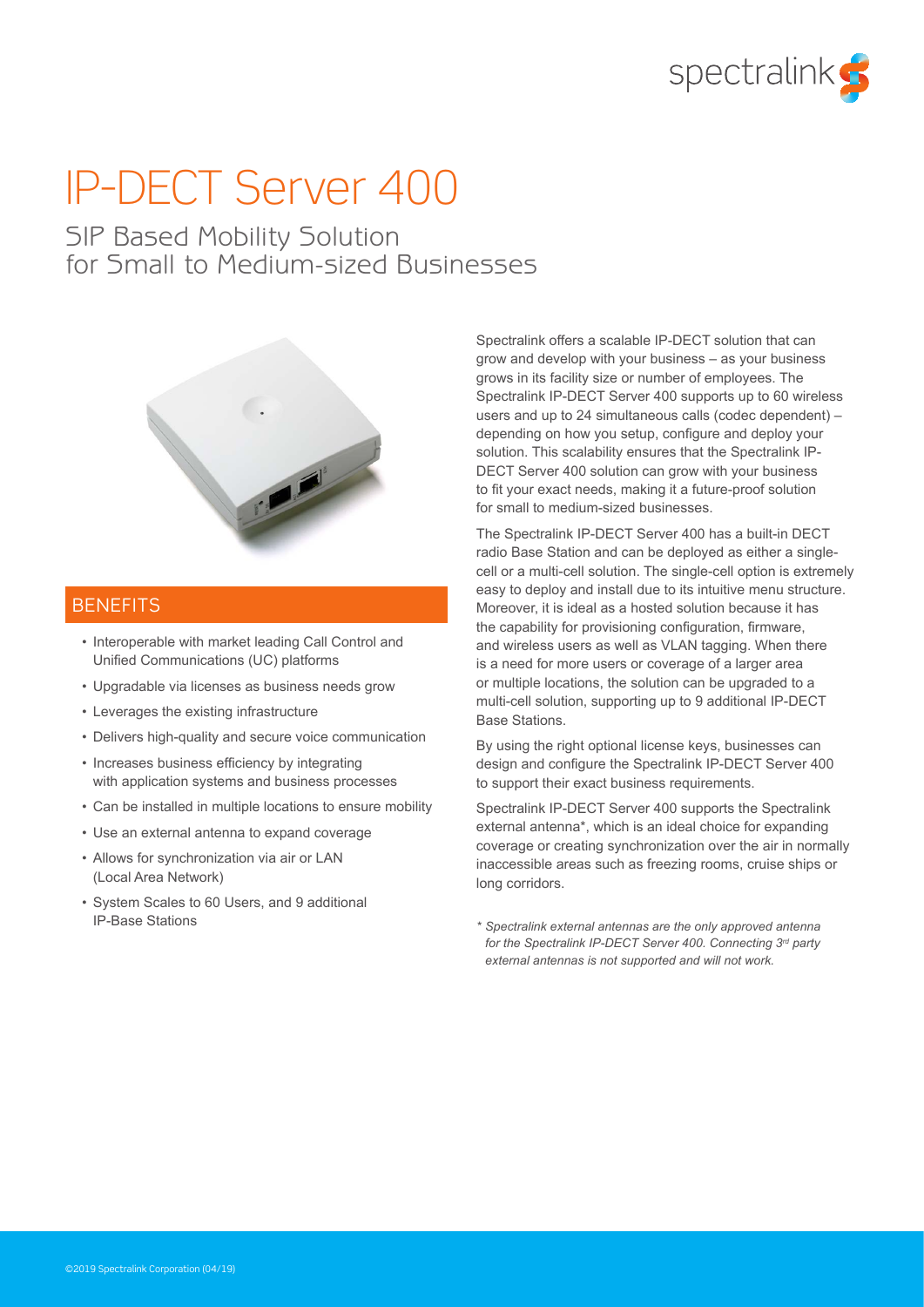### **SPECIFICATIONS**

### **PROTOCOL SUPPORT**

• Session Initiated Protocol (SIP)

### **OPERATION AND MAINTENANCE**

- High speed Web GUI for administration and maintenance of the entire infrastructure
- HTTP with digest authentication
- HTTPS
- Syslog
- SNMP

### **SYSTEM ARCHITECTURE**

• The Spectralink IP-DECT Server 400 is both a radio unit and a SIP DECT controller unit to the host SIP Call Control / UC platform. Additionally, it controls and handles the Spectralink IP-DECT Base Stations

### **• Single-cell configuration**:

1 x Spectralink IP-DECT Server 400 and up to 3 x Spectralink DECT Repeaters (2 or 4 channel) 12 wireless users / 6 simultaneous calls

### • **Multi-cell configuration**:

1 x Spectralink IP-DECT Server 400, up to 9 x Spectralink IP-DECT Base Stations and up to 3 x Spectralink DECT Repeaters (2 or 4 channel multi-cell) connected on each Spectralink IP-DECT Server or Spectralink IP-DECT Base Station \*\*. Optional 60 users/24 simultaneous calls

**• Base Station Capacity**: Single-Cell: 12 channels

Multi-Cell: 11 channels (Air-Sync)

### **APPLICATION PROTOCOLS**

- XML-RPC API supporting:
	- Broadcast Messaging
	- Message Service Functions (MSF)
- OAM REST API

### **SUPPORTED CODECS**

- G.711 A-law and µ-law
- G.726 (32 Kbps 4 bit ADPCM)
- G.729

### **OPTIONAL LICENSES**

- License to upgrade from single-cell to Multi-cell with +48 users, 24 simultaneous calls, and support for up to 9 external IP-Base Stations.
- OAM-REST-API
- 12 simultaneous calls and +24 users license
- Microsoft® Skype for Business® license either +6 users or ALL users
- Cisco Unified Communications Manager license (only available in EMEA and APAC)
- Multi-cell license
- Automatic Alarm Call license
- Handset Sharing license

### **PROVISIONING**

- Configuration
- User data
- Server firmware (Software Assurance License required)
- Base station firmware (Software Assurance License required)
- Handset firmware (Software Assurance License required)

### **ENHANCED PROVISIONING**

• The unit can be programmed to download its own configuration and user settings as well as handset firmware and then update the handset firmware based on a programmed schedule (e.g. upgrade at 03:00).

*Note: Scheduled firmware update to all the handsets is accomplished via SUOTA, providing totally automated firmware roll-out support to update IP-DECT Server 400 and all connected Base Stations & handsets.*

### **NETWORKING**

- 10/100 Mbps Ethernet port
- Manual or dynamic host configuration protocol (DHCP)
- Time and date synchronization using Network Time Protocol (NTP)
- LED status indication
- *\*\* The Spectralink IP-DECT Base Station does have 12 channels, but only 11 can be used when synchronizing over the air.*

### $S_{\rm eff}$  -Dectralink IP-DECT server  $400$  Configuration  $\sim$ Spectralink IP-DECT Server 400 Configuration